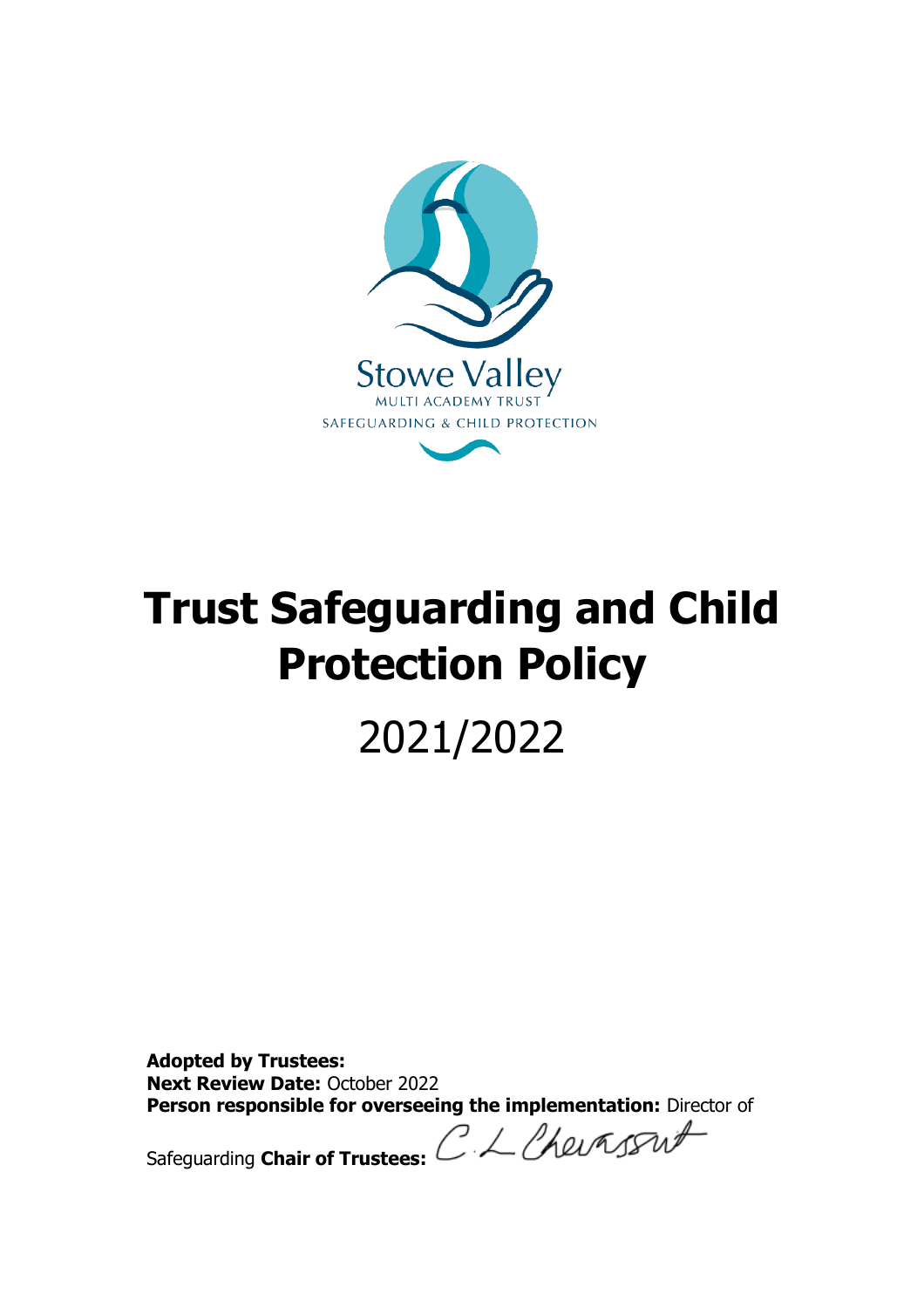# **Content**

| 2.                                                                   |  |
|----------------------------------------------------------------------|--|
| 3.                                                                   |  |
|                                                                      |  |
|                                                                      |  |
|                                                                      |  |
| 4.                                                                   |  |
|                                                                      |  |
|                                                                      |  |
|                                                                      |  |
|                                                                      |  |
|                                                                      |  |
|                                                                      |  |
|                                                                      |  |
| 5.                                                                   |  |
| 6.                                                                   |  |
| 7.                                                                   |  |
| Managing Allegations against Adults Working within the Trust10<br>8. |  |
| 9.                                                                   |  |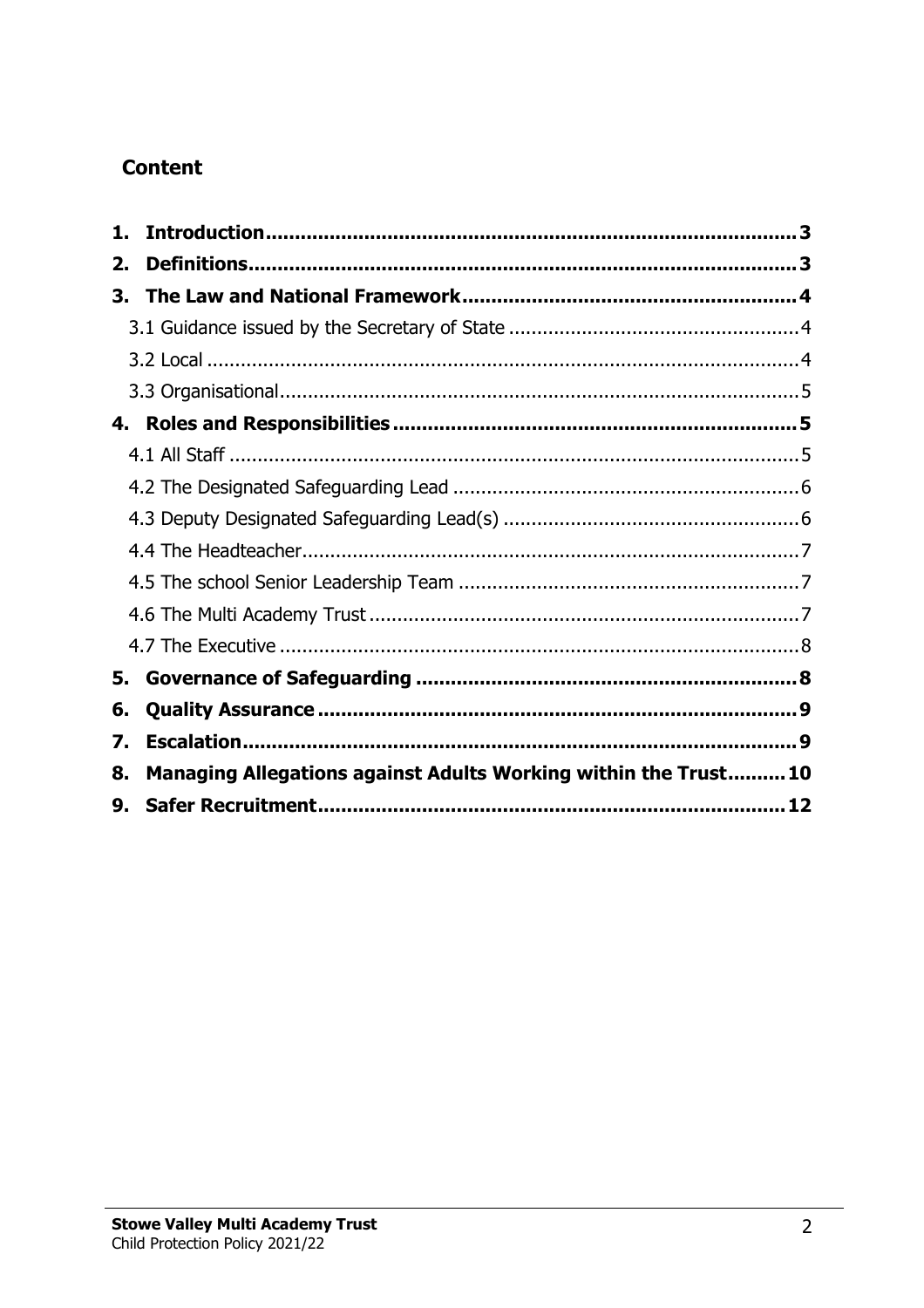# <span id="page-2-0"></span>**1. Introduction**

Stowe Valley Multi-Academy Trust believes that a child or young person should never experience abuse of any kind. We have a responsibility to promote the welfare of all children and young people and keep them safe. We are committed to practise in a way that protects them.

The purpose of this document is to provide an umbrella summary of the aspects of safeguarding and child protection that are common across the Trust.

Each school within the Trust has a school-specific Child Protection Policy which is published on their individual website. A list of schools and their websites are included in Appendix 1 of this document.

This policy should be read alongside the following documents:

- **EXECUTE:** Individual Academy: Site-Specific Child Protection policies
- **EXECT:** Stowe Valley MAT: Managing allegations against adults working within the Trust policy
- **EXECT:** Stowe Valley MAT: Safeguarding quality assurance framework
- Keeping Children Safe in Education, (DFE, 2021)
- Working Together to Safeguard Children (DFE, 2018)
- The Children Act 1989 and 2004
- The Children and Social Work Act 2017
- The Education Act 2002
- The Education (Independent School Standards) Regulations, 2014.

# <span id="page-2-1"></span>**2. Definitions**

It is important to see safeguarding as the "umbrella" term for everything done to support children and young people and keep them safe and promote their welfare.

'Keeping Children Safe in Education (2021)' defines safeguarding and promoting the welfare of children as:

- **•** protecting children from maltreatment;
- preventing the impairment of children's mental and physical health or development;
- ensuring that children grow up in circumstances consistent with the provision of safe and effective care; and
- taking action to enable all children to have the best outcomes.

Child Protection, however, is defined in 'Working Together to Safeguard Children (2018) as:

■ the activity that is undertaken to protect specific children who are suffering, or are likely to suffer, significant harm.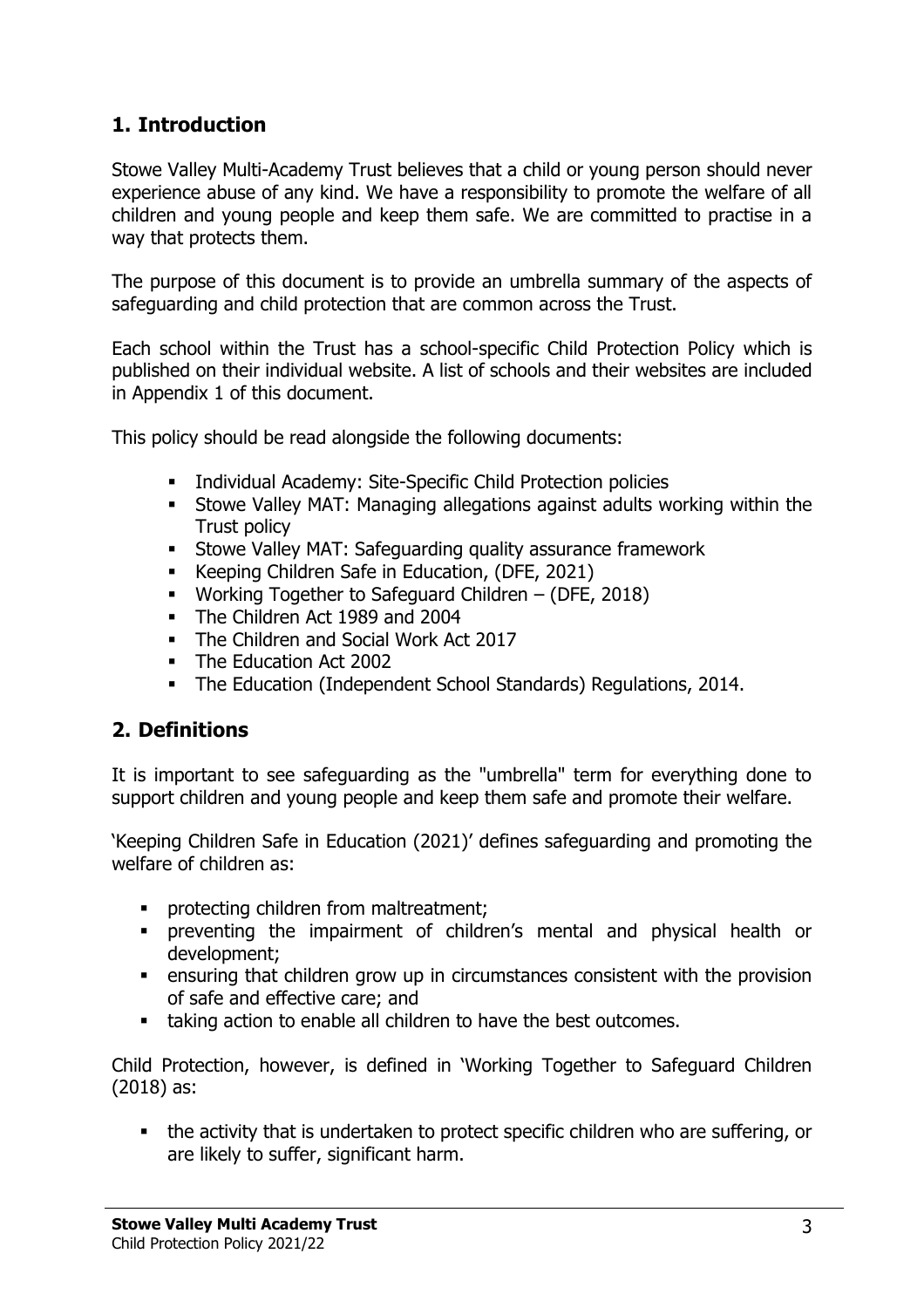It can be seen, therefore, that protection is only one part of safeguarding and indeed, the spirit of this document and individual school child protection policies is about the promotion of children's needs and the prevention of harm. This supports the need for all staff to respond early when they have a concern rather than wait until something is more defined and certain.

# <span id="page-3-0"></span>**3. The Law and National Framework**

The requirements of the Trust and each School to safeguard and promote the welfare of all children and young people are embedded in legislation, government, and Local Authority guidance. Therefore, the policy of the Trust must be, and is, in line with this wider framework.

Stowe Valley Multi Academy Trust has a responsibility under Part 3: the Education (Independent School Standards) Regulations, 2014<sup>1</sup> to ensure that arrangements are made to safeguard and promote the welfare of pupils in our schools; and that such arrangements have regard to any guidance issued by the Secretary of State.

#### <span id="page-3-1"></span>**3.1 Guidance issued by the Secretary of State**

The government guidance, 'Working Together to Safeguard Children (2018) and 'Keeping Children Safe in Education (2021), are the essential national safeguarding documents and give practical guidance on implementing legal requirements.

Each school should have at least one copy of each which should be accessible to staff.

All adults working within the Trust must be issued with their own copy of Part one (or Annex A, if appropriate.<sup>2</sup>) of 'Keeping Children Safe in Education (2021).

Time must be given for staff to read the document, and they must confirm by return that they have both read and understood the document.

The Trust also provides an audiobook version of part one of 'Keeping Children Safe in Education (2021) as a differentiated approach that ensures all staff can access the document.<sup>3</sup>.

# <span id="page-3-2"></span>**3.2 Local**

Local Safeguarding Partnerships (LSPs) are made up of senior managers from the three safeguarding partners.

<sup>&</sup>lt;sup>1</sup> The Education (Independent School Standards) Regulations, 2014:

<https://www.legislation.gov.uk/uksi/2014/3283/schedule/made>

 $2$  Annex A is a condensed version of Part one of Keeping children safe in education. It can be provided (instead of Part one) to those staff who do not directly work with children.

 $3$  Staff should be made aware of this during their induction, our annual safequarding training.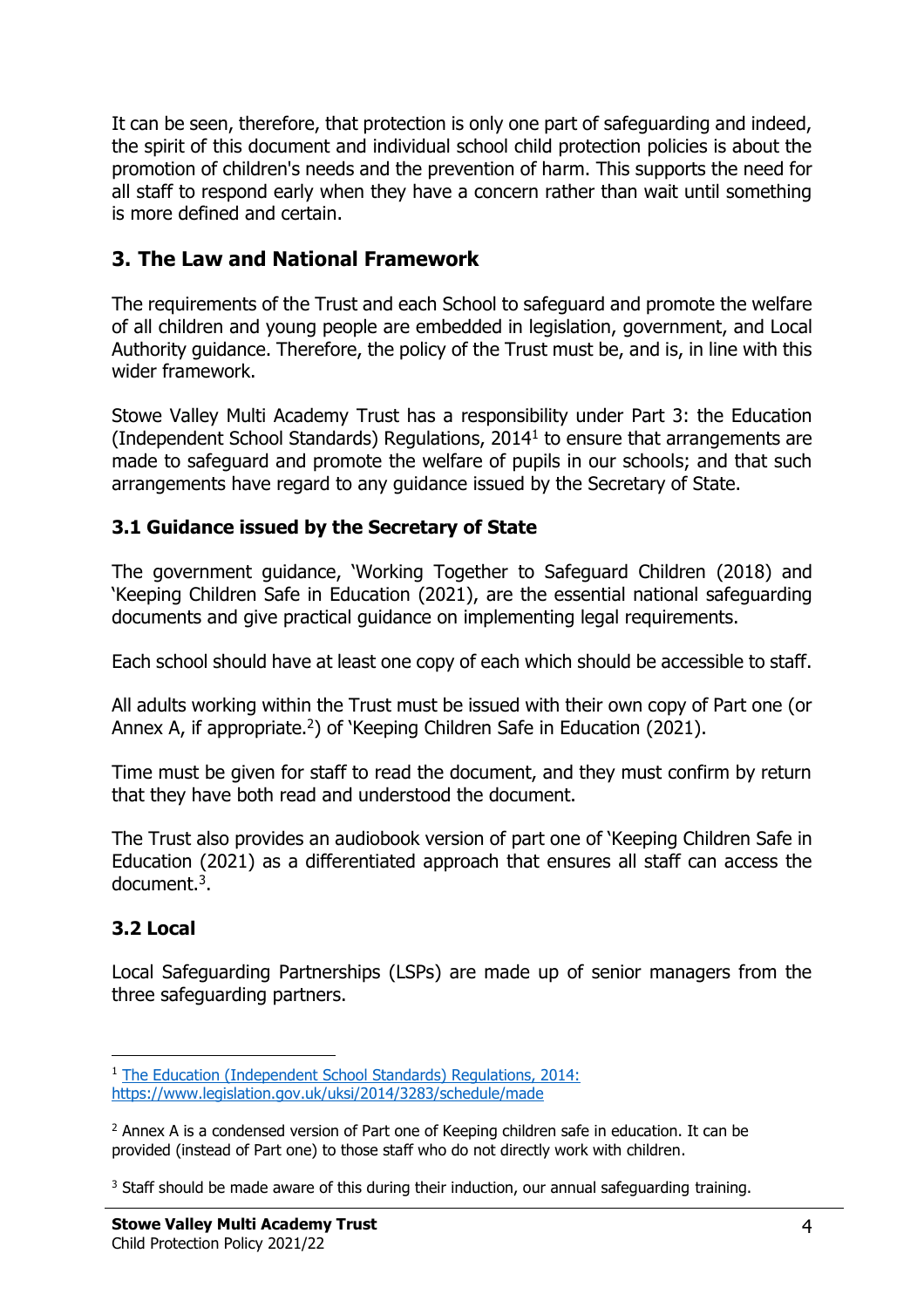A safeguarding partner in relation to a local authority area in England is defined under the Children Act 2004 (as amended by the Children and Social Work Act, 2017) as:

- the local authority;
- a clinical commissioning group for an area any part of which falls within the local authority area;
- the chief officer of police for an area, any part of which falls within the local authority area.

The three Safeguarding partners oversee at a local level the working together arrangements for safeguarding.

Each partnership arrangement will have a unique offer that relates to the community they serve.

Each school should have a copy of and show due regard to their local partnership arrangements.

It is also an expectation of the Trust that DSLs will attend update events as required by their local partnership arrangements.

#### <span id="page-4-0"></span>**3.3 Organisational**

Each school has in place its own published Child Protection Policy, which mirrors and compliment all the above.

This school child protection policy document must be published on individual school's website.

# <span id="page-4-1"></span>**4. Roles and Responsibilities**

Everyone has a role to play in ensuring the well-being and safety of children, young people, their families, and each other.

Below is a brief description of those core responsibilities.

# <span id="page-4-2"></span>**4.1 All Staff**

All staff will:

- make sure they have undertaken the appropriate training for their role;
- take responsibility to report any concerns, no matter what their role;
- ensure they have a copy of part one of 'Keeping Children Safe in Education (2021) and that they have read and understood it;
- be aware of the need to minimise their own vulnerability in not being alone with children or in situations that could render them vulnerable to poor practice and/or allegations against them; and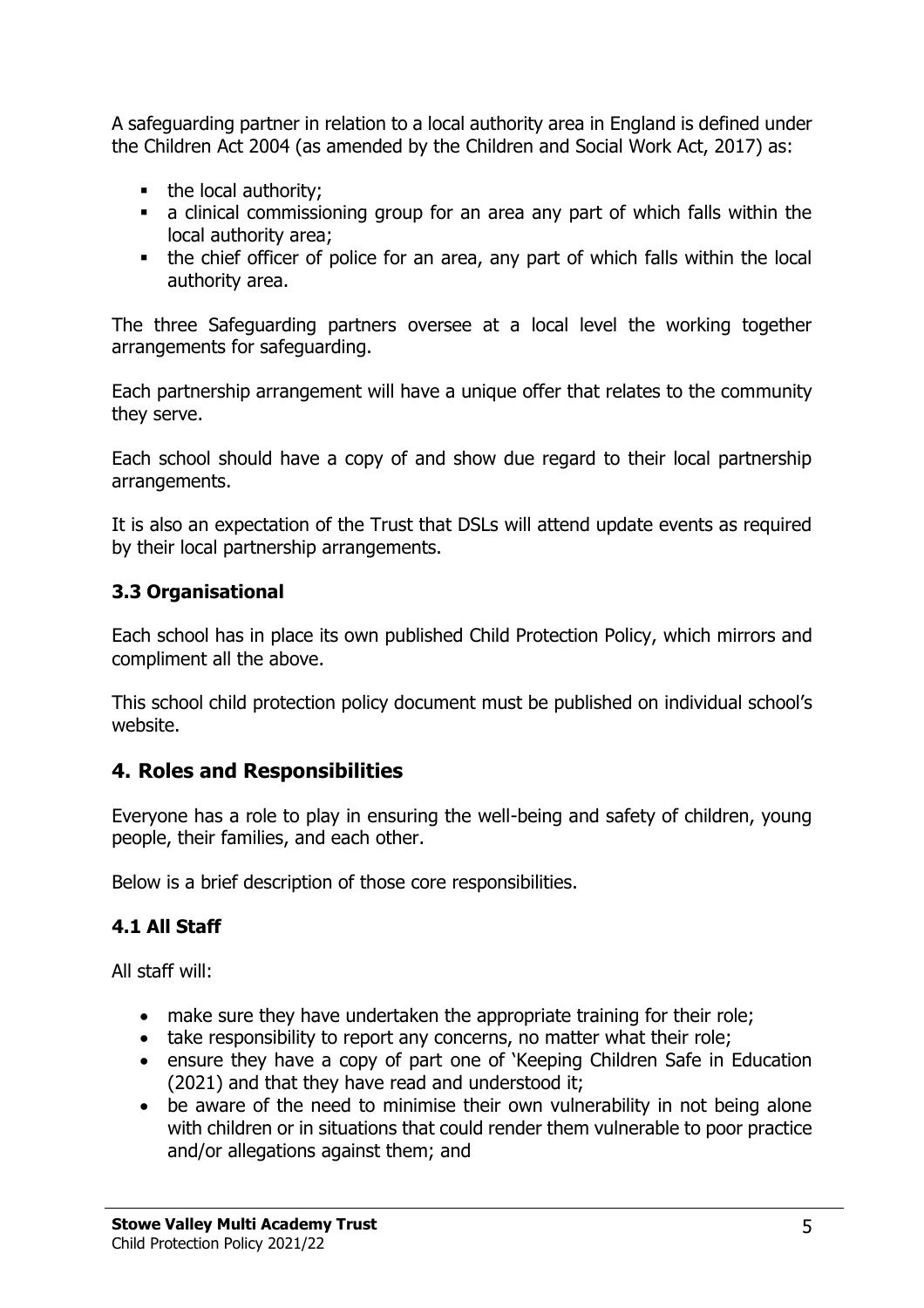• always be aware of the needs of young people and be vigilant for any possible signs of abuse.

#### <span id="page-5-0"></span>**4.2 The Designated Safeguarding Lead**

The Designated Safeguarding Lead (DSL) is a member of the school Senior Leadership Team who is responsible for the strategic leadership of safeguarding.

The DSL is the person to whom staff should pass their concerns and who will ensure a practical and efficient way of dealing with those concerns.

The DSL will:

- ensure an open and efficient route for staff to bring concerns to them of any sort and to have their concerns taken seriously;
- **EXE** ensure they are appropriately trained to carry out the role;
- support staff in ensuring they receive appropriate training;
- promote the procedural pathway within the school, so staff are aware of the way to report concerns;
- ensure the School procedures are followed and adhered to with regard to referring
- child if there are concerns about possible abuse;
- offer clear advice and support to staff bringing concerns or needing help;
- consider whether concerns referred to him/her need to be referred to Children's Services/Social Care;
- **•** offer appropriate feedback as necessary as to the progress of the concern;
- maintain written records of concerns about a child even if there is no need to make an immediate referral and keep a record system to ensure consistency;
- discuss with the Headteacher any complex concerns;
- ensure that all such records are kept confidentially and securely and are separate from pupil records;
- **EXECT** ensure that an indication of further record-keeping is marked on the pupil record;
- ensure those particular complex cases are referred without delay, and especially where it involves a child or young person subject to a child protection plan
- **•** follows the LSP's escalation policy where cases are not progressing in an acceptable manner; and
- gather, collate and analyse as appropriate all relevant information for purposes of quality assurance.

# <span id="page-5-1"></span>**4.3 Deputy Designated Safeguarding Lead(s)**

Each School within the Trust will appoint at least one Deputy Designated who will formally provide cover and additional capacity for the DSL. Each Deputy DSL will be trained to the same level as the DSL.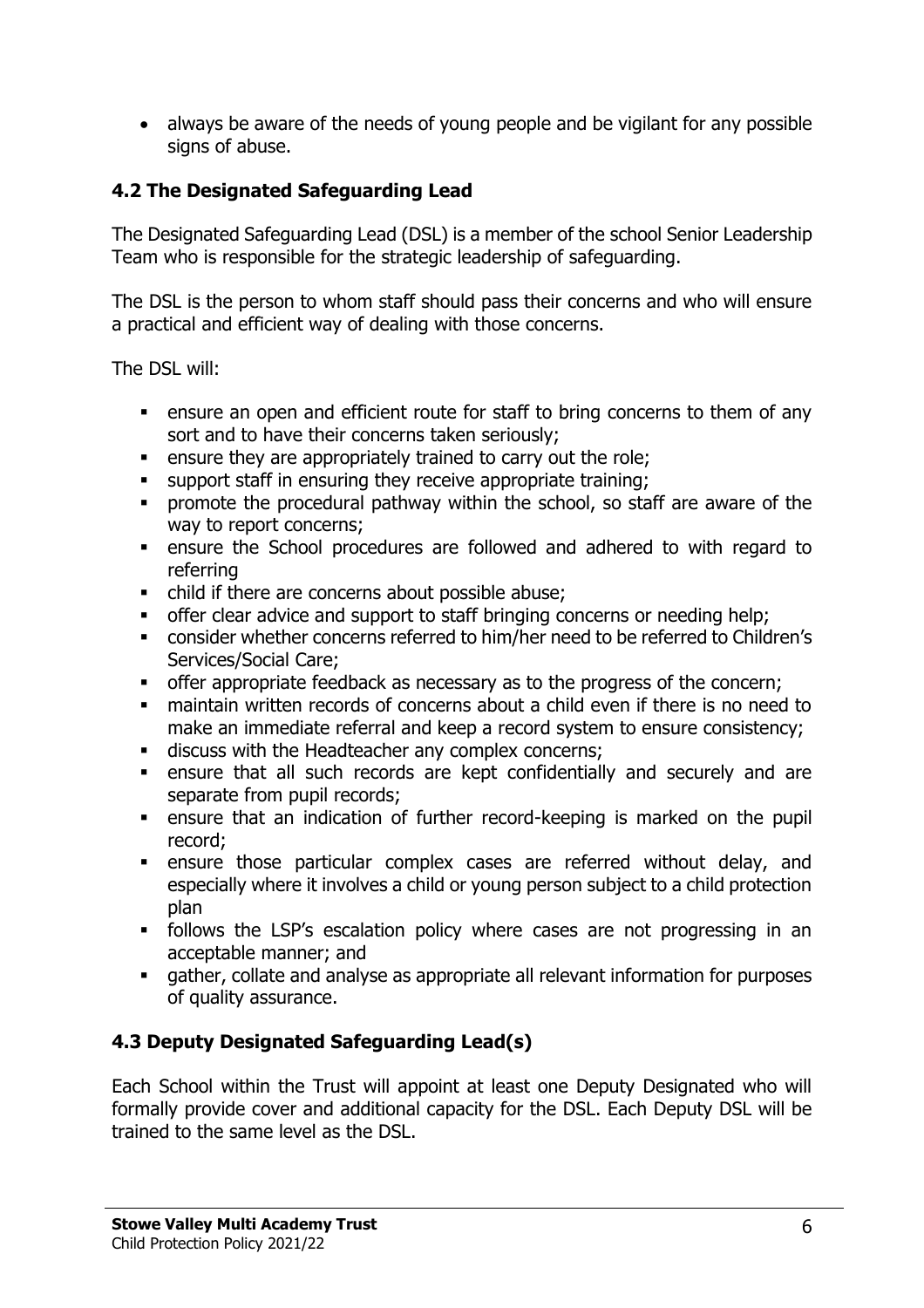In the event of the long-term absence of the DSL, the Headteacher will identify a Deputy DSL to undertake the duties of the DSL listed above.

#### <span id="page-6-0"></span>**4.4 The Headteacher**

The Headteacher in each School is responsible for ensuring the Designated Safeguarding Lead is effective in their role of providing and accessing high-quality services to safeguard and promote the welfare of children and young people accessing provision from their school, including:

- offer day to day support and guidance to the DSL as necessary;
- oversee the promotion of safeguarding throughout the Academy, ensuring all staff are;
- appropriately trained and aware of their responsibilities;
- ensure cover is provided where necessary in the absence of the DSL;
- offer supervision to the DSL in relation to their role and decisions made;
- ensure that a senior member of staff is designated as the person in charge of LookedAfter and Previously looked after Children and receives appropriate training;
- encourage pupils and parents to inform the school of any concerns;
- work with the representative of the governing body to put mechanisms in place to ensure that pupils requiring safeguarding measures are monitored in relation to their situation and progress with their learning;
- ensure all recruitment procedures follow safeguarding best practice based on advice;
- contribute as appropriate to quality assurance processes; and
- ensure sufficient allocation of time given to DSLs to undertake the role.

#### <span id="page-6-1"></span>**4.5 The school Senior Leadership Team**

The School Senior Leadership Team will support the Headteacher to discharge the duties to safeguard children and young people.

The School Senior Leadership Team will:

- promote the importance of safeguarding throughout the school;
- oversee the effectiveness of safeguarding systems, especially procedures, and review and report any changes that are required;
- support the work of the DSL to ensure an effective process for dealing with concerns; and
- ensure that the school fulfils its statutory duty to co-operate with other agencies and that the chain of accountability is clear from the front line to senior level.

# <span id="page-6-2"></span>**4.6 The Multi Academy Trust**

The Director of Safeguarding will provide strategic leadership within the Stowe Valley MAT for all aspects of safeguarding children and young people.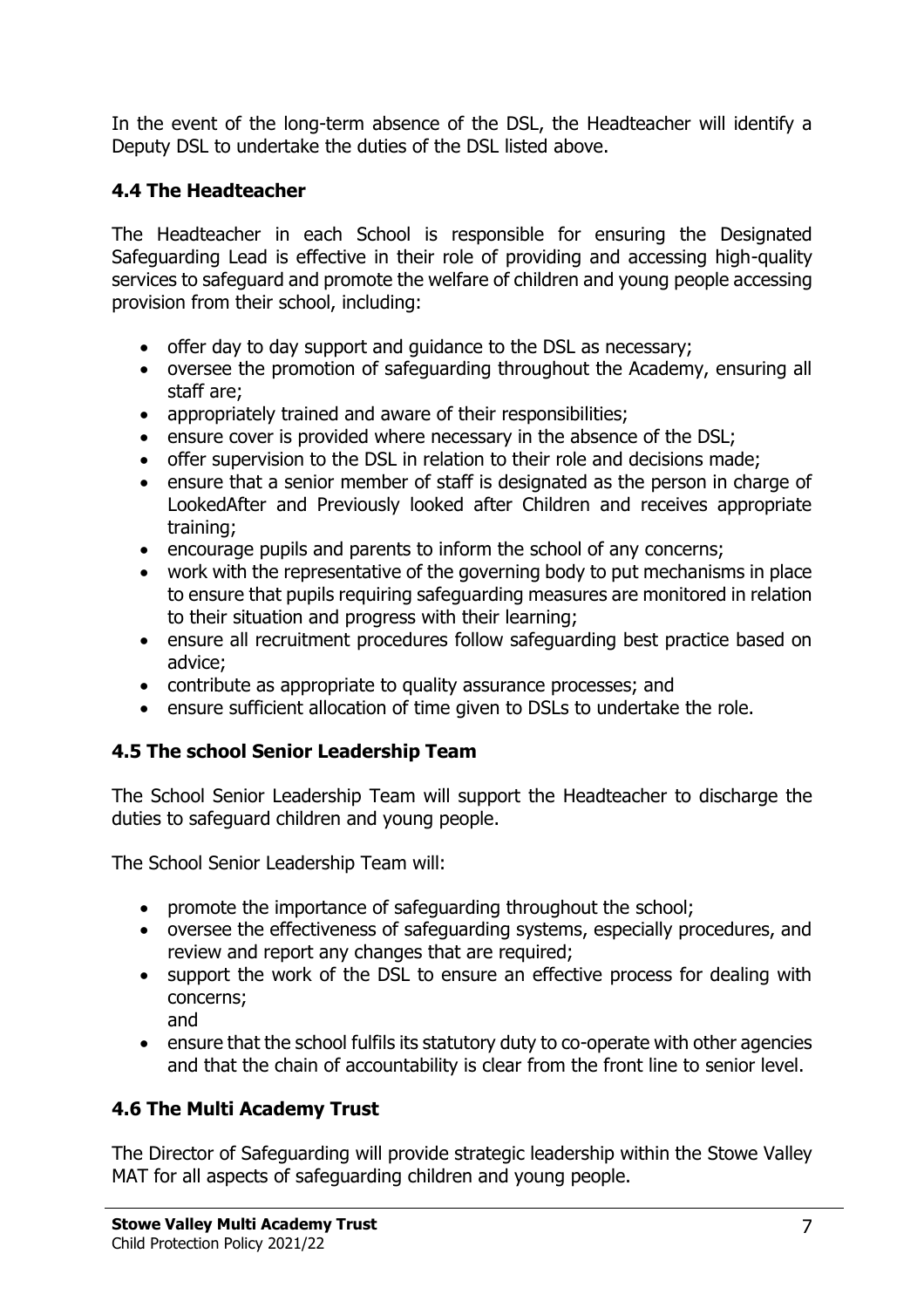The Director of Safeguarding will:

- ensure that all policies and procedures are reviewed and updated in line with national and local requirements and appropriate changes disseminated to all schools;
- ensure that there are systems in place to support the effective management of safeguarding, especially the role of DSLs, training for all staff and supervision as appropriate;
- ensure that there is available to school Headteachers someone who can offer appropriate advice and support with safeguarding concerns, especially when they are complex and/or relate to allegations against staff;
- ensure quality assurance processes are in place and oversee the information they produce to measure the progress and effectiveness of existing safeguarding frameworks; and
- produce information to the Trust Board in relation to Safeguarding in order to ensure that the Board can demonstrate that it is discharging its safeguarding obligations appropriately;
- Support school headteachers with the management of allegations made against adults, staff or volunteers within the School community.

#### <span id="page-7-0"></span>**4.7 The Executive**

The Chief Executive Officer, as Accounting Officer, through line management, will provide appropriate challenge and support to the Director of Safeguarding to ensure the Trust and the schools it sponsors are taking all opportunities to safeguard and protect the children and young people that access their services.

# <span id="page-7-1"></span>**5. Governance of Safeguarding**

The Stowe Valley MAT appointed a Trustee to take leadership responsibility for the Trust's safeguarding arrangements.

| <b>Name</b>             | <b>Contact Details</b>       |
|-------------------------|------------------------------|
|                         | 01926 813128                 |
| Kyle Ferguson, Trustee. | Safeguarding@Stowevalley.com |

The day-to-day strategic leadership of safeguarding is delegated to the Director of Safeguarding, who, as a member of the Trust Senior Leadership Team, will work with Headteachers and DSLs to ensure that all statutory duties are fulfilled.

The Director of Safeguarding provides regular reports to the Trustee with responsibility for safeguarding along with other members of the Trust Board.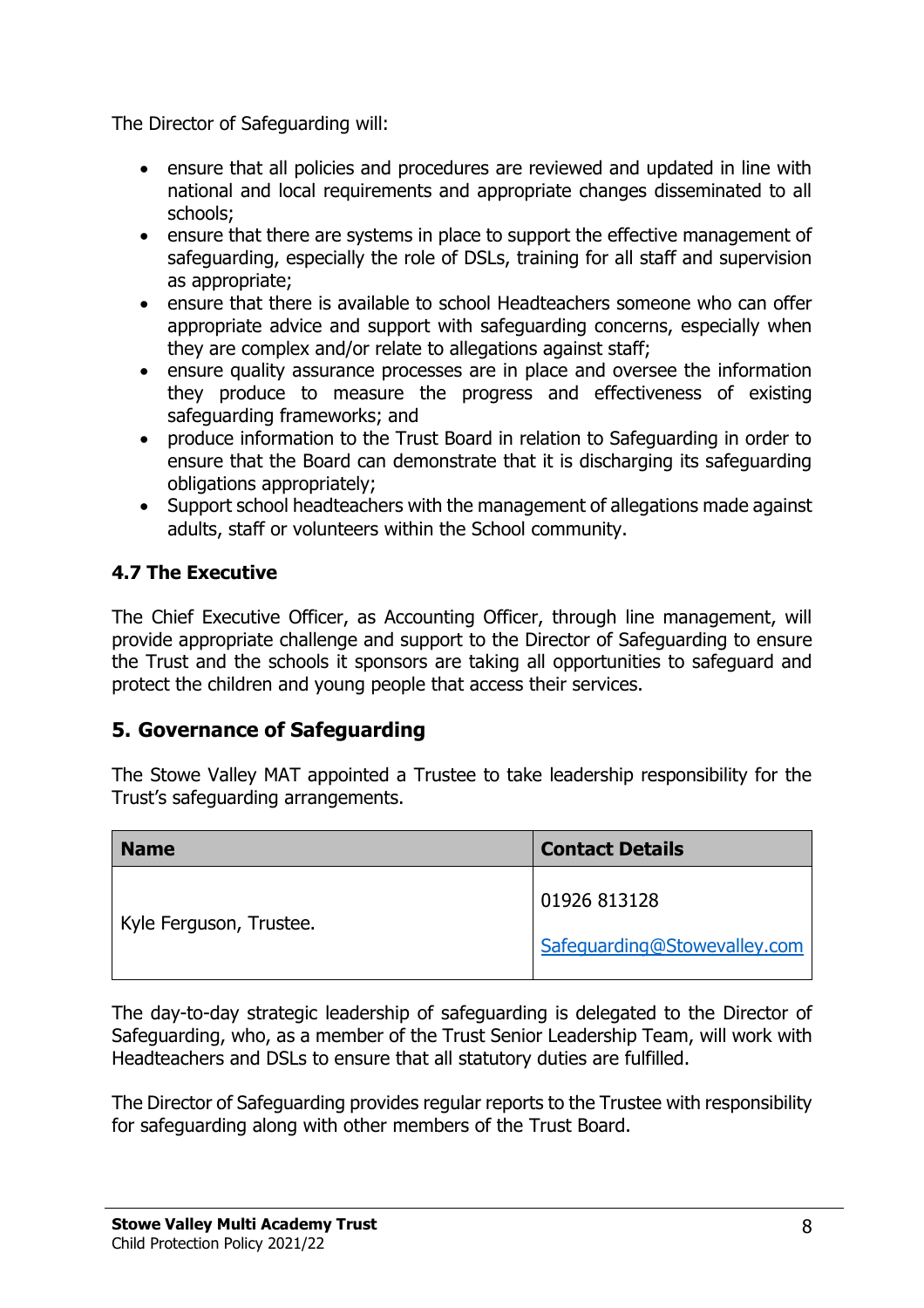The role of the Safeguarding Trustee is to provide appropriate challenge and support to the Executive and Director of Safeguarding to ensure that they are satisfied that the Trust is fulfilling its safeguarding duties identified in the statutory guidance 'Keeping Children Safe in Education (2021).

# <span id="page-8-0"></span>**6. Quality Assurance**

Robust safeguarding practices and procedures are key to supporting and safeguarding the children and young people that access services from the Stowe Valley Trust. Effective quality assurance measures are essential in ensuring the practices and procedures are fit for purpose.

Three assurance categories are in place to monitor safeguarding within the Trust (Red, Amber and Green), and Academies are placed in the category based on the current rating of their practices.

It is important to note that the current grading of each school is reviewed constantly and may be subject to change without prior notice.

Onsite assurance visits will be conducted in each school, at least once an academic year. Where schools are graded as Amber or Red, they may be visited more often.

The Trust will provide effective and robust feedback to schools that will support their ongoing evaluation and improvement work at a strategic level.

School leaders should familiarise themselves with the MAT Safeguarding Quality Assurance Framework.

# <span id="page-8-1"></span>**7. Escalation**

Staff need to be aware of those times when concerns may look as though they are not progressing to an outcome or some form of action.

This may be indicated by:

- **•** difficulty in getting hold of a DSL;
- staff not being satisfied with the decision of the DSL or Headteacher;
- **EXECTE Staff aware that a colleague has not passed on a concern;**
- external agencies not accepting a referral from a School when it is felt one is needed;
- **Example 1** staff not aware of what has happened to their concern because of a lack of feedback.

Staff must not close a concern because they feel "stuck" or "they can't do anymore".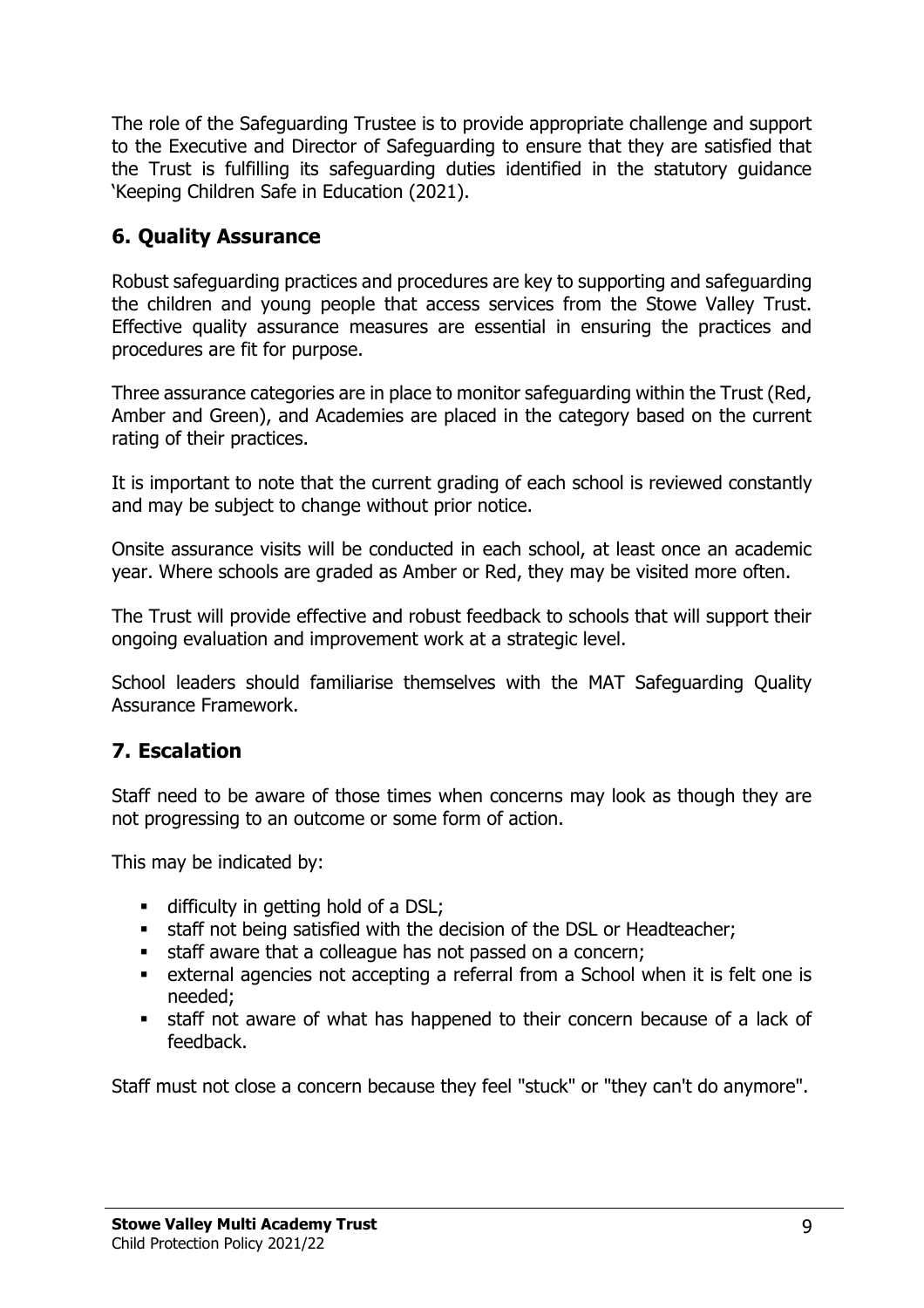If staff become concerned about the progress or action taken in relation to a concern, they should escalate their concern to the Headteacher or if necessary.<sup>4</sup>, to the Director of Safeguarding, Sam Godfrey.

If there are concerns about the work of an external agency, the school will follow the escalation steps outlined in the locally agreed procedures documents. <sup>5</sup>

The important principle is not to allow a concern to be "closed down" without it having received the necessary attention, assessment, and resolution.

Suppose the options above have been explored fully and the concern still isn't being handled effectively and therefore placing the child or young person at risk. In that case, it is important that you continue to escalate your concerns by contacting the Trust Board via Peter Robinson, Company Secretary and Head of Governance or by contacting the NSPCC Whistleblowing Advice Line on 0800 028 0285.

The Trust also has a whistleblowing policy available for staff<sup>6</sup>.

# <span id="page-9-0"></span>**8. Managing Allegations against Adults Working within the Trust**

The Trust takes allegations against members of staff very seriously and acknowledges that if concerns are not addressed as early as possible, they can create unsafe working environments and leave staff and children increasingly vulnerable.

The Trust has a 'Managing allegations against adults working within the Trust' Policy which should be followed in all cases where concerns are identified in relation to an adult working within the Trust's conduct which affects/could affect pupil(s) welfare or may result in a potential safeguarding issue.

Concerns about colleagues in the context of pupil welfare and safeguarding may arise in a number of ways, for example:

- **•** poor attitude or practice that potentially impacts on the general well-being of children that need addressing;
- aspects of poor practice witnessed by others;
- staff speaking against the ethos of the Academy;
- non-compliance with Trust's policies and procedures relating to safeguarding.

<sup>4</sup> Such as a dissatisfaction with the response of the Headteacher, or if the concern relates to the Headteacher. In such a case, the Director of Safeguarding will work with the Chair of Governors to review the concern and may follow the steps outlined in the Trust managing allegations against adults policy to meet a resolution. This is not an exclusive definition, and staff are reminded they can report any practice concern to the Director of Safeguarding without hesitation.

<sup>5</sup> [Warwickshire Safeguarding: Practitioner Escalation Protocol \(2020\)](https://www.safeguardingwarwickshire.co.uk/images/downloads/Escalation_Policy/WS_Professional_Escalation_Protocol_FINAL_Copy_v60__24_07_2020_.pdf)

<sup>6</sup> [Stowe Valley MAT Whistleblowing Policy \(2021\)](https://resources.finalsite.net/images/v1612267195/southamcollegecom/a2uugmr39sjw494m1bff/PublicInterestDisclosureWhistleblowingPolicy.pdf)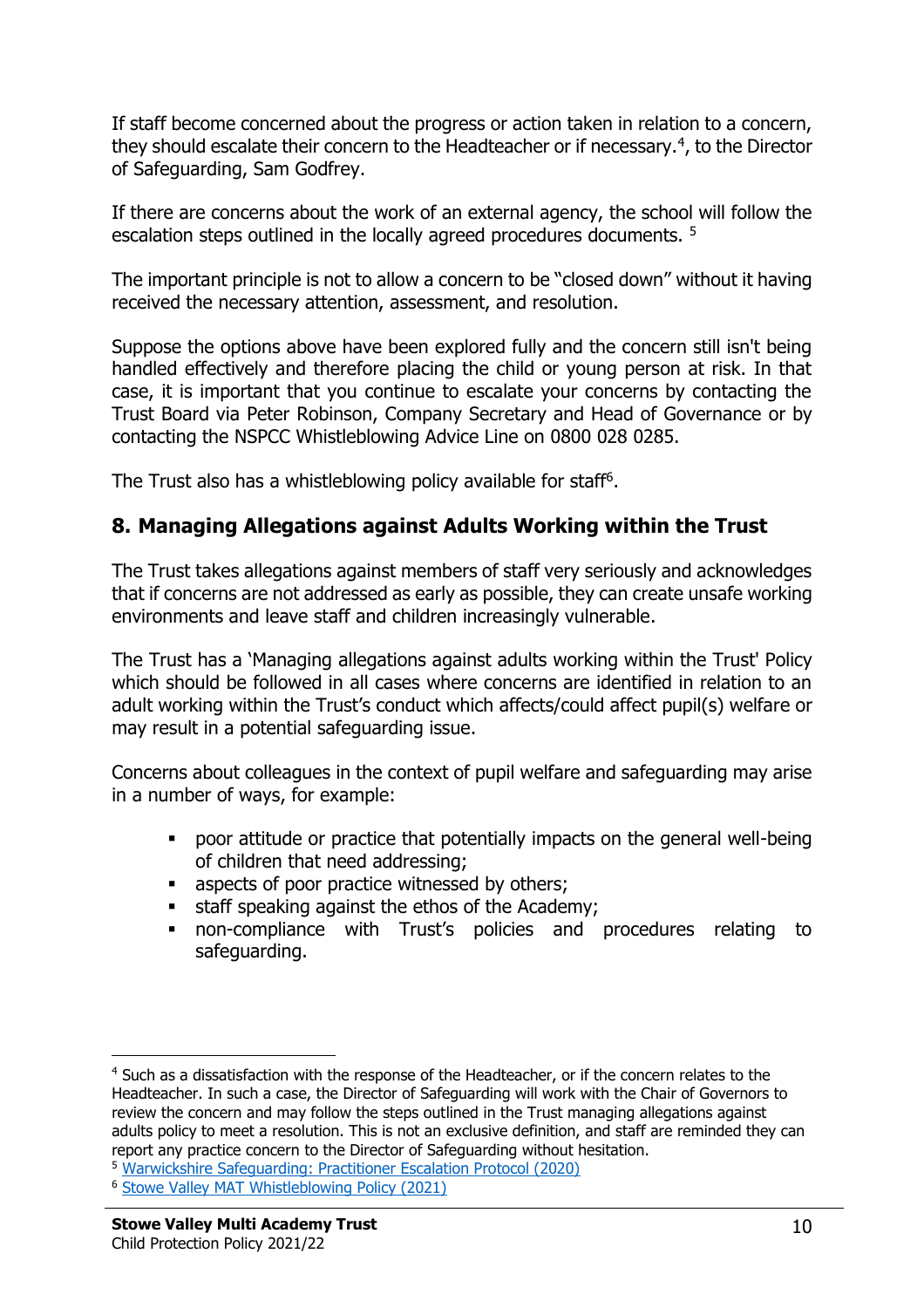More specifically, allegations may be made against an adult working within the Trust by a child or colleague in relation to abuse. All of the above will be seen as reportable matters, and discussions must take place without delay with the Headteacher.

Certain allegations in relation to staff must be reported by the Headteacher to the Designated Officer (LADO), who is the statutory lead for dealing with and advising about such issues, specifically where a member of staff has:

- 1. behaved in a way that has harmed a child, or may have harmed a child;
- 2. possibly committed a criminal offence against or related to a child;
- 3. behaved towards a child or children in a way that indicates he or she may pose a risk of harm to children; or
- 4. behaved or may have behaved in a way that indicates they may not be suitable to work with children;

Internal decisions in such cases should not be finalised without the advice of the LADO.

As part of our MAT-wide approach to safeguarding, we promote an open and transparent culture in which all concerns about all adults working in or on behalf of the Trust (including supply teachers, volunteers, and contractors) are dealt with promptly and appropriately.

Examples of such behaviour could include, but are not limited to:

- **•** being over-friendly with children;
- **•** having favourites;
- taking photographs of children on their mobile phone;
- engaging with a child on a one-to-one basis in a secluded area or behind a closed door; or,
- using inappropriate sexualised, intimidating or offensive language.

Low-level concerns about a member of staff should be reported, without delay, to the Headteacher<sup>7</sup>.

In the case of allegations/concerns relating to a member of the Trust Central Team, they should be directed to the Director of Safeguarding.

It would not be unusual for people to know and believe that practice is not acceptable but feel unable to respond because of the fear:

- they might have the concerns wrong;
- for their own job and prospects of they report another colleague;
- of isolation by other staff;
- about what might happen to the member of staff in the long term.

<sup>7</sup> Part 4a. Para 418. Keeping Children Safe in Education (2021).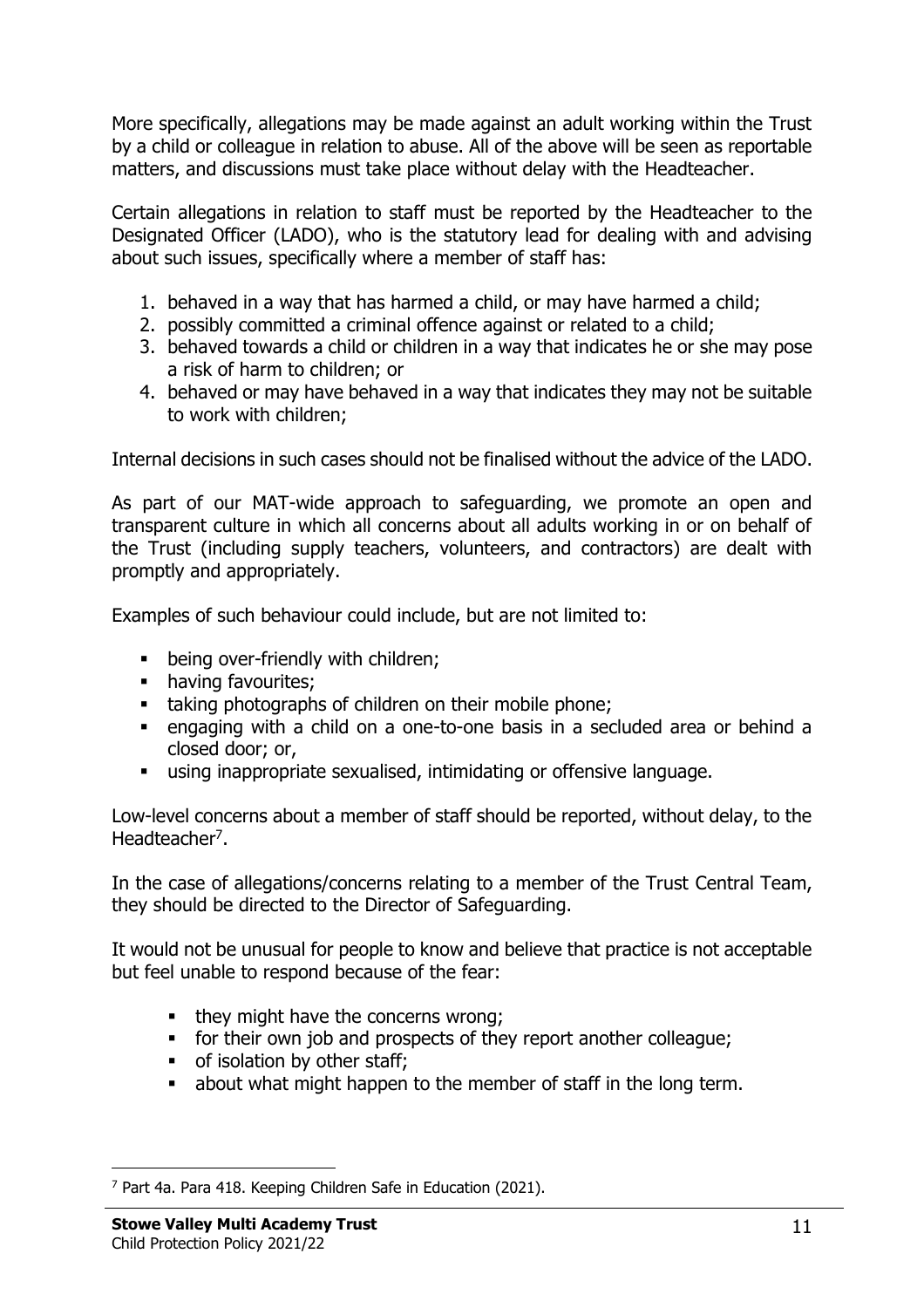It is particularly difficult if staff members are also close friends and/or partners in a relationship. The reasons why staff may not wish to report their colleagues have to be understood.

It must be recognised that the child's welfare always remains paramount, and it can be very easy to lose sight of the impact on others of being on the receiving end of unacceptable and sometimes illegal behaviour.

Issues about attitude and poor practice may be dealt with internally and as part of the member of staff's development and competency. However, if such concerns are persistent and any plan with that member of staff has not affected change, advice should be sought, and appropriate people included in the decision-making process.

The Trust must be notified of any referrals to the Designated Officer. This can be done through the submission of a SGF4 to the Director of Safeguarding<sup>8</sup>.

# <span id="page-11-0"></span>**9. Safer Recruitment**

The Trust recognises that it is vital to create a culture that safeguards and promotes the welfare of children across our Trust. As part of this culture, we have in place robust recruitment procedures that deter and prevent people who are unsuitable to work with children from applying for or securing employment, or volunteering opportunities with the Trust.

Short-listing of candidates will be against the Job Description and Person Specification for the post.

Employment opportunities with Stowe Valley Multi Academy Trust are exempt from the Rehabilitation of Offenders Act 1974.

Shortlisted candidates will be required to declare any relevant convictions, adult cautions or other matters which may affect their suitability to work with children. As a result of amendments to the Rehabilitation of Offenders Act 1974 (exceptions order 1975) in 2013 and 2020, some minor offences are now protected (filtered) and should not be disclosed to potential employers, and employers cannot take these offences into account. <sup>9</sup>

Where possible, references will be taken up prior to interview, any concerns raised will then be explored further with the referee and taken up with the candidate at interview.

<sup>8</sup> SGF4: Allegation Management form - Available via the Designated Safeguarding Lead, Trust HR Manager or Director of Safeguarding at Stowe Valley MAT.

<sup>&</sup>lt;sup>9</sup> Candidates are reminded when applying for a role with the Trust, that If they are unsure whether they need to disclose criminal information, they should seek legal advice or contact Nacro or Unlock for impartial advice. There is more information on filtering and protected offences on the Ministry of Justice website.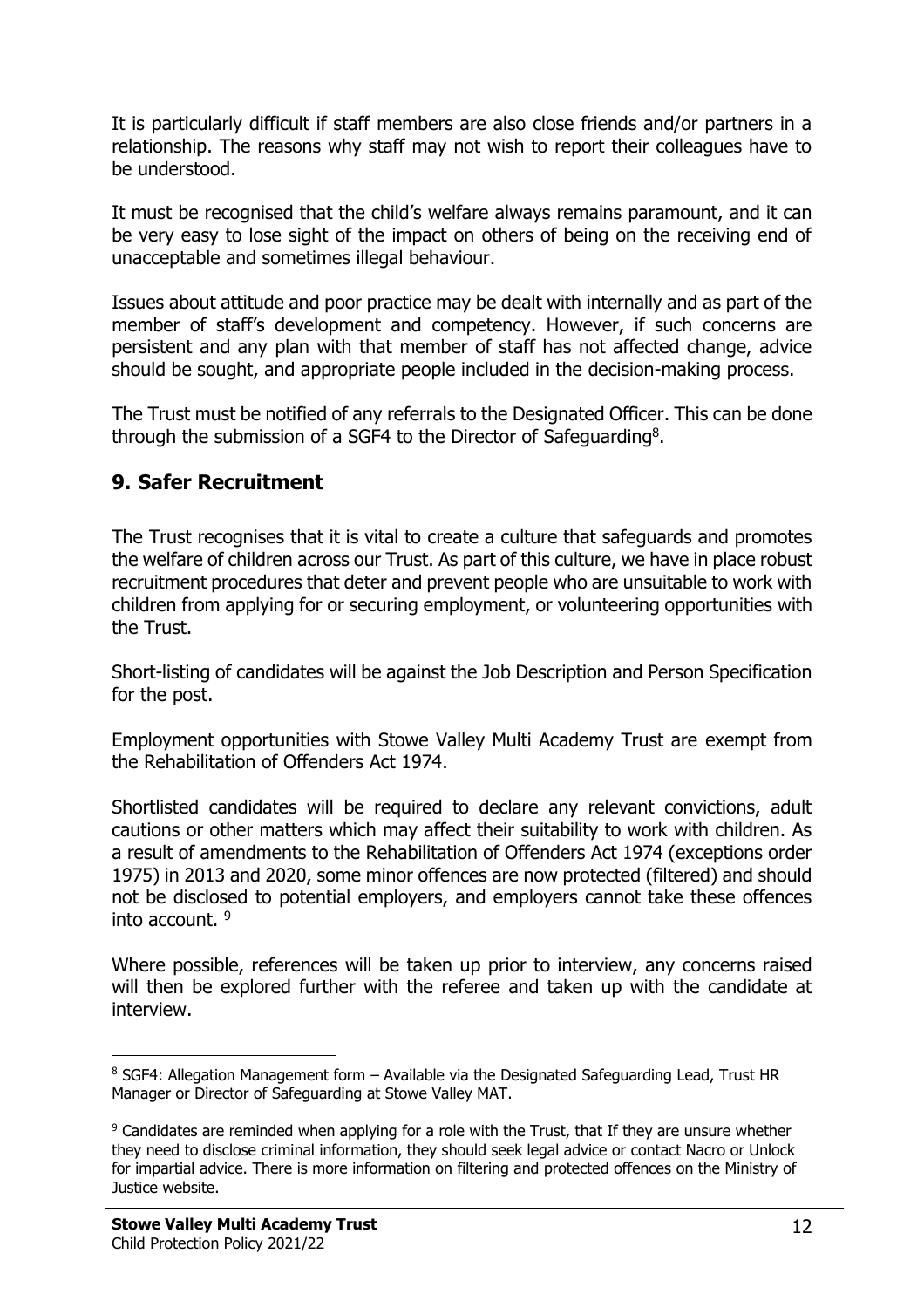The Trust will always seek at least two references for each candidate.

The Trust will use a range of selection techniques to identify the most suitable person for the post. At least one interview panel member must have completed the statutory Safer Recruitment Training.

All offers of appointment will be conditional until satisfactory completion of the mandatory pre-employment checks.

Pre-employment checks referred to in 'Keeping Children Safe in Education' (2021) and the Regulations<sup>10</sup>, will be carried out, and successful candidates will be subject to an enhanced DBS check (with barred list information as appropriate) and other relevant checks with statutory bodies.

The Trust maintains a record of pre-appointment checks carried out in each academy within the MAT, referred to in the Regulations as the register and more commonly known as the 'single central record'. This also includes members and trustees of the academy trust.

<sup>&</sup>lt;sup>10</sup> Part 4 of the Schedule to the Education (Independent School Standards) Regulations 2014